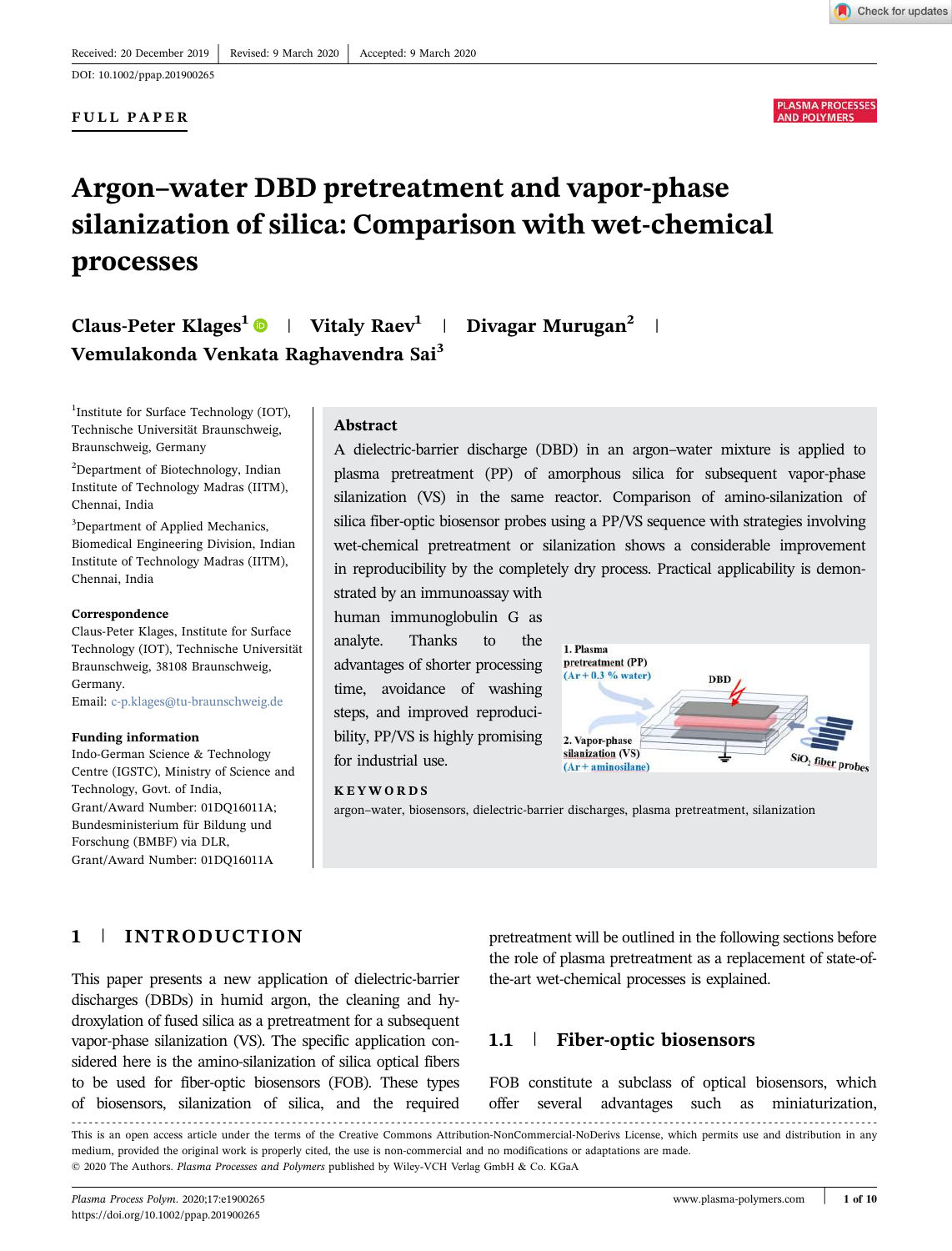high-throughput analysis, and easy integration with various optical phenomena such as absorbance, fluorescence, and interferometry.<sup>[1]</sup> While there are several commercial applications using silica or polymer optical fibers as simple waveguide-based extrinsic sensors, [2,3] a significant quantum of research has been in progress toward the development of fiber-optic intrinsic sensors by exploiting the evanescent waves (EW) at the fiber core surface. A large number of studies using single or multimode silica fibers with modified core geometry or grating structures embedded within the core have also been reported.<sup>[4,5]</sup> FOB based on a modified fiber core geometry, especially the U‐bent multimode optical fiber sensors, show distinct advantages of good reproducibility, ease in handling, and optical coupling; they are relatively robust and compact, in addition to having high EW absorbance sensitivity due to improved light–matter interactions.<sup>[6-8]</sup> Since the EW are a near‐field phenomenon, it is important to immobilize the bioreceptors within the evanescent field on the sensor surface to realize an efficient FOB with high sensitivity, reliability, and reproducibility. $[9-11]$ 

### 1.2 | Silanization

The bioreceptors are typically immobilized covalently onto a functionalized fiber core surface to obtain uniform, stable, and reproducible coverage.  $[12,13]$  As functionalizing agents, organosilanes are often used for the attachment of bioreceptors such as antibodies, DNA, or cells on glass or silica surfaces. Silanes carrying amino groups such as (3‐aminopropyl)‐trimethoxysilane  $(APTMS, (CH<sub>3</sub>O)<sub>3</sub>Si-(CH<sub>2</sub>)<sub>3</sub>-NH<sub>2</sub>)$  or -triethoxysilane  $(APTES, \quad (C_2H_5O)_3Si-(CH_2)_3-NH_2$ ) are generally preferred<sup>[14]</sup> due to the nucleophilic properties of amines, that is, their reactivity with carbonyl compounds, such as active esters or aldehydes, with isothiocyanates, and epoxides. With aqueous solutions of glutaraldehyde  $(GA, O=CH-(CH<sub>2</sub>)<sub>3</sub>-CH=O)$ , the reactivity can easily be reversed into electrophilic, resulting in a surface which is able to bind biomolecules carrying amino groups.

During attachment of APTMS or APTES to a silica or glass surface, condensation reactions take place between surface silanol groups, ≡Si–OH, and silanol groups formed intermediately by hydrolysis of the aminosilane's methoxy or ethoxy groups with a small quantity of water. Providing (a) a contamination‐free surface with a high density of silanols and (b) a controlled amount of water during the reaction are, therefore, vital to obtain reproducibly, a smooth, dense, and stable aminosilane layer. Although the term "self‐assembly monolayer" is frequently applied to this kind of layers, it is in fact difficult to achieve, using APTMS or APTES with three alkoxy groups, a degree of order in an aminosilane layer as it may be done, for example, with monofunctional molecules such as thiols on gold surfaces. The reason is the ability of these silanes to polymerize, that is, to form siloxane linkages (≡Si–O–Si≡) with other silane molecules, a process which can happen in a silane solution in the presence of water, or on the surface.

Depending on the history of the surface to be silanized, the density of silanol groups can be substantially lower than the maximum possible value, typically about 5 per  $nm^2$ . [15] During the manufacturing or, in the present case, bending of silica optical fibers, for example, the amorphous  $SiO<sub>2</sub>$ undergoes a thermal treatment at a temperature beyond 1,000°C. At this temperature, virtually all of the silanol groups, which are normally present on a silica surface in equilibrium with the humidity of ambient air, will be condensed to siloxane groups, rendering the surface relatively hydrophobic and inert.<sup>[16]</sup> The full rehydroxylation necessary for silanization is a relatively slow process, requiring hours or even days in water.<sup>[17]</sup> Electronspectroscopic investigations reported by Wendt et al.<sup>[18]</sup> indicate that defect‐free, well‐ordered silica surfaces are unreactive toward adsorbed water at low temperatures and that certain point defects are required to make the formation of silanol groups possible. The role of surface defects for water reactivity at silica surfaces has also been demonstrated by molecular dynamics simulations.<sup>[19]</sup>

Many different protocols have been reported in the literature for the pretreatment of surfaces before silanization from the liquid or vapor phase.<sup>[14]</sup> Frequently, wet-chemical methods involving strongly oxidizing, acidic media are used such as "piranha solution" (a mixture of concentrated sulfuric acid and 30% hydrogen peroxide) or solutions of hexavalent chromates in concentrated sulfuric acid. These media are able to remove organic contaminations by the cleaning action of oxidative  $Cr^{6+}$  or  $H_2O_2$ , and simultaneously provide a strong acidic environment in which the catalytic action of protons,  $H_3O^+$ , helps "open" the siloxane bond and furnish the required silanol groups.<sup>[20]</sup> In addition to the wet-chemical treatment, exposure of the substrate to a plasma, mostly a low‐pressure oxygen plasma, has also been frequently employed for surface cleaning or "activation."<sup>[14]</sup>

In addition to providing surface silanol groups, it is crucial to control the amount of water on the surface to avoid excessive condensation and polymerization of silanes, which typically results in multilayer formation. In contrast, it is also required to at least have a small amount of water on the surface for the formation of siloxane linkages. Thus, obtaining a uniform and reproducible monolayer is still a challenge and the formation of multilayers has repeatedly been reported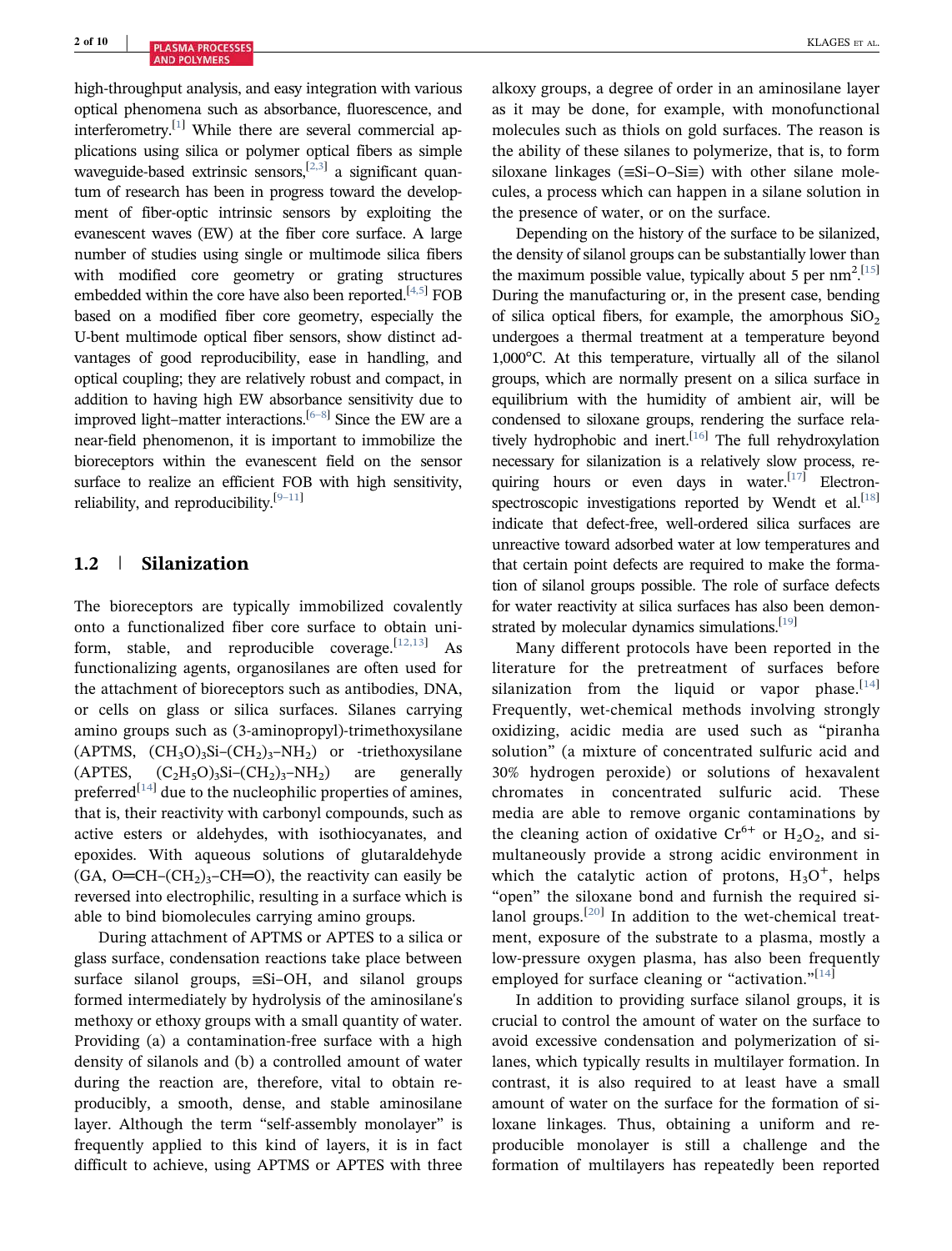with wet-chemical silanization (WS) processes despite using nominally anhydrous organic solvents.[21–23]

As an alternative to wet-chemical protocols, VS has been investigated by a number of authors, see, for example, References [24,25] and solvent‐ and gas‐phase protocols have been compared in several papers.[21,26] Quite generally, vapor‐phase deposits have thicknesses closer to a monolayer and are smoother, because the deposition of silane polymer particles, formed even in "anhydrous" solvents by adventitious amounts of water traces, can be avoided. $^{[21]}$  The amount of water involved in the vapor‐phase process can be controlled by the parameters (temperature, water vapor partial pressure) of a dehydration step inserted between substrate pretreatment and silanization.[24]

# 1.3 | Cleaning and hydroxylation of silica in an atmospheric‐pressure Ar–water plasma

As already noticed by Sneh and George,<sup>[17]</sup> siloxane sites on the surface of (partially) dehydroxylated silica can be cleaved at low temperatures by H atoms and HO radicals, in their experiments provided by a low-pressure (40 Pa) water plasma.<sup>[17]</sup> At present, the detailed chemical mechanism of this process is still unknown, but there are reasons to believe that the initial reactions in Equations (1) and (2) both contribute to the overall process result, a virtually completely hydroxylated surface:

$$
\equiv \text{Si-O-Si} \equiv +\text{H} \cdot \rightarrow \equiv \text{Si} \cdot + \text{HO-Si} \equiv (1)
$$

$$
\equiv \text{Si-O-Si} \equiv +\text{HO} \cdot \rightarrow \equiv \text{Si-O} \cdot + \text{HO-Si} \equiv (2)
$$

Equation (1) represents the interaction of atomic hydrogen with strained bonds in the amorphous  $SiO<sub>2</sub>$  network, which, according to ab initio modeling, results in a so-called hydroxyl E' center.<sup>[27,28]</sup> It is unclear if a subsequent reaction of this center with water plays a role as it is observed for a "broken bond defect"  $\equiv$ Si·  $\cdot$ O–Si $\equiv$ .<sup>[29,30]</sup> A reaction with HO radicals, however, should finally result in two neighboring silanols while a reaction with an H atom would yield a ≡Si–H group from which hydrogen could again be abstracted by another H atom<sup>[28]</sup> or by an HO radical to reform the hydroxyl E′ center.

However, there are also arguments for the reaction in Equation (2) to play a role as the first step in the siloxane cleavage mechanism: Aside from the mechanisms discussed in a theoretical paper on the interaction between HO radicals and various moieties on a silica surface,  $[31]$ cleavage of siloxane bridges induced by HO radicals have been shown to play a role in the crystallization of zeolites under hydrothermal conditions,<sup>[32]</sup> and HO radicals may

also be responsible for the hydroxylation of siloxane bridges of silica bilayers in contact with a thin ice layer under electron-beam irradiation.<sup>[33]</sup> The radical center ≡Si–O· formed as an intermediate in Equation (2) will react with water by abstraction of hydrogen or by recombination with H atoms from the gas phase.

Apart from their role as reactive agents for the hydroxylation of silica, the strongly oxidizing HO radicals are able to remove, virtually, any organic contamination, including pyrolytic graphite, at room temperature. The collision efficiency  $(y)$  for oxidation of the latter is  $>0.005$ at 298 K and HO radicals are found to be much more reactive than free oxygen atoms.[34]

Summarizing, one may conclude that a water plasma is able to take over both functions of the conventional wet-chemical pretreatment (WP) of  $SiO<sub>2</sub>$  surfaces: removal of organic contaminants by oxidation as well as the catalysis of siloxane‐bridge hydrolysis, resulting in full hydroxylation in short time at moderate temperatures.

# 1.4 | Content and organization of the present paper

From a practical and economical point of view, it was of interest to investigate if a simultaneous cleaning and hydroxylation of silica might be achievable using an atmospheric‐pressure plasma treatment in a water‐ containing atmosphere, providing HO radicals for efficient removal of carbonaceous contaminations, H atoms and HO radicals for the generation of catalytically active defects, and water for full hydroxylation.

In the present paper, the results of corresponding investigations are reported and compared with the results of state‐of‐the‐art wet‐chemical processes. We show the feasibility of an integrated process consisting rehydroxylation of a high‐temperature‐annealed silica fiber in an atmospheric‐pressure DBD and immediate subsequent vapor‐phase amino‐silanization in the same chamber. A DBD in humid argon, as it is used here, is an efficient tool to produce highly reactive species H and HO in a near‐ room‐temperature gas at atmospheric pressure.

In the main part of the paper, results of experimental studies are reported in which different combinations of pretreatment and silanization steps were investigated to assess the feasibility of replacing the commonly applied combination of a WP in strongly oxidizing solutions (piranha or chromate/ $H_2SO_4$ ) and WS (the entire process abbreviated as WP/WS) by a completely dry procedure, utilizing a DBD for the pretreatment (PP) with subsequent VS in the same reactor (PP/VS). To compare and evaluate the three procedures, including combinations of the wet and dry process steps, WP/WS, PP/WS, and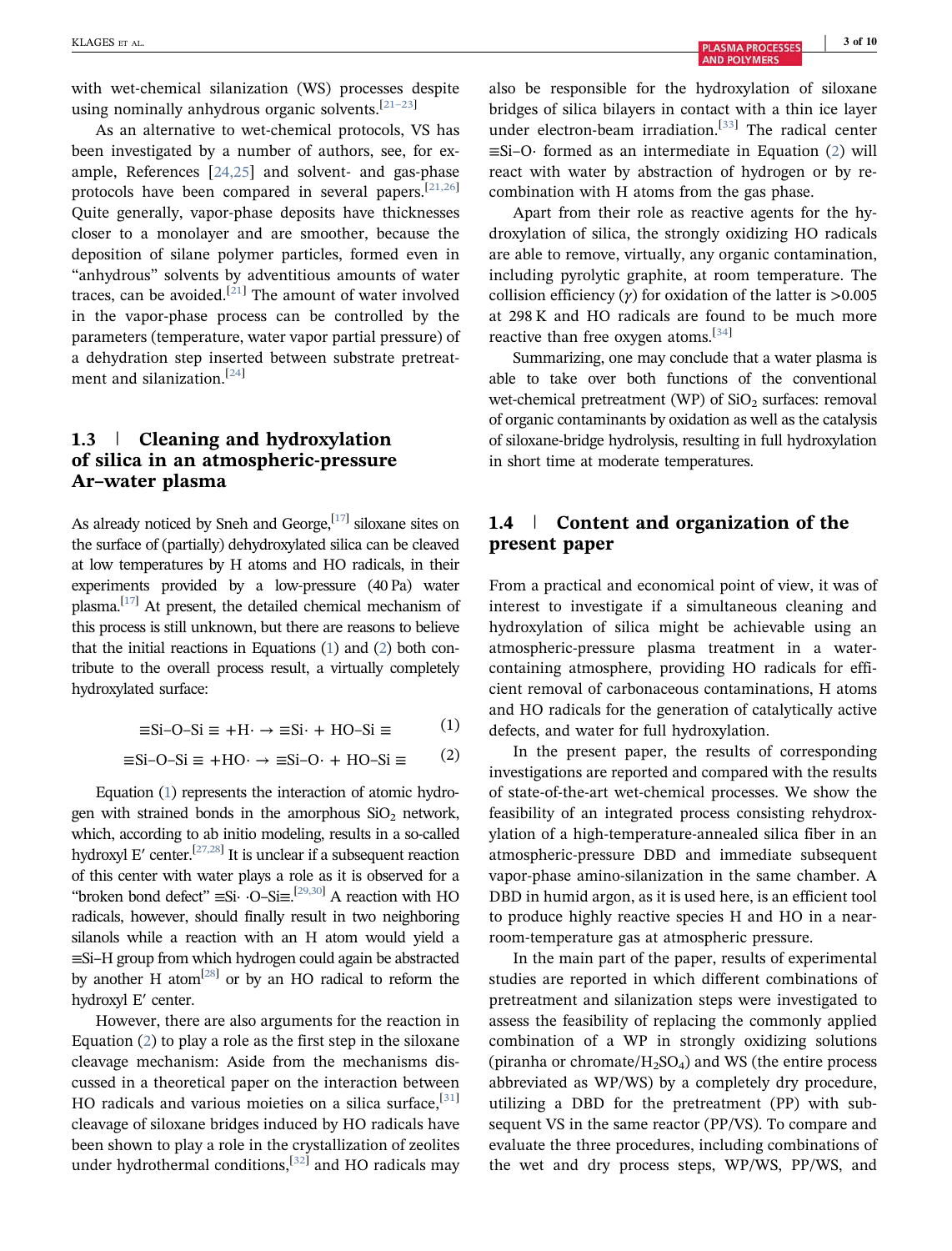PP/VS, fluorescein isothiocyanate (FITC) was used as a reporter molecule. FITC is highly electrophilic and can react with nucleophiles such as amines, thiols, and hydroxyls, forming thioureas, thiocarbamates, and carbamates, respectively.[35] With carboxylates, amides can be formed at elevated temperatures.<sup>[36]</sup> In the present case, however, where organic contaminations can safely be assumed to be absent on the silica surface before silanization, FITC is amino‐selective. As a crucial comparative test, a direct immunoassay was carried out with FITC‐tagged human immunoglobulin G (HIgG) as an analyte.

For the major part of the plasma treatment, a mixture of Ar with  $0.3\%$  H<sub>2</sub>O was applied. When the corresponding experimental work had largely been completed, chemical‐kinetic results obtained with a simplified model of the gas‐phase chemistry, subject of an accompanying paper,<sup>[37]</sup> became available which suggested that it could be of interest to do experiments with substantially lower water vapor fraction. Results of the corresponding experiments, yielding a significantly larger binding of FITC by the silanized surface, are reported in chapter 3.4.

### 2 | EQUIPMENT, MATERIALS, AND METHODS

Protocols used for the preparation of U‐bent fiber probes, buffers, and other solutions, as well as for secondary functionalization can be found in the Supporting Information Data.

# 2.1 | Electrical and optical equipment

The reactor used for the DBD treatment of the bent fibers and the VS is shown schematically and not to scale in Figure 1, together with the electrical and gas supply system.

The DBD reactor consists of two 0.23-cm thick quartz plates (length in gas flow direction, 13 cm), separated by two 0.23-cm thick quartz bars, leaving a 2.1 cm wideopen channel of  $d = 0.23$  cm height, through which the gas flows. The electric field is applied by two strips of a self-adhesive metal foil, with 10-cm length and 2.1-cm width, glued onto the opposite faces of the reactor as shown in Figure 1. The fibers are inserted into the discharge volume  $(4.8 \text{ cm}^3)$  about 1 cm deep.

To work at elevated temperatures, the reactor is heated from below and from the sides, using a well-shaped, homemade temperature-controlled heater, and thermally insulated on top by a 2-cm thick styrofoam plate with a central hole through which the high‐voltage connection is made. The heater base-plate is made from two plates of copper soldered together, both carrying half‐cylindrical, milled grooves (0.6 cm diameter), forming, after soldering, a meander‐shaped channel used to preheat the gas stream before entering the reactor. The bottom plate had two drilled holes (0.8 cm diameter) for the heating elements and one (0.11 cm diameter) for a thermocouple.

In several experiments, the DBD reactor was used after the plasma had been switched off for VS of the fibers at a controlled temperature. The same unit was used for all experiments reported here. To put it into a



FIGURE 1 Center: Not-to-scale view of the dielectric-barrier discharge treatment unit applied in this study. Light blue: quartz, gray: metal strips used as electrodes, red: discharge (see text for some further details). Blue and red arrows in the electrical circuit, powered by an AC high-voltage generator, indicate measurement of voltage at the reactor and current through the discharge using an oscilloscope. The current is determined from the voltage drop at a 1  $\Omega$  resistor. For plasma treatment, valves V1 and V2 in the gas line are on, valve V3 is off; for silanization valve V3 is on, valves V1 and V2 are off; for purging valves V1 is on, valves V2 and V3 are off. APTMS, (3‐aminopropyl)‐trimethoxysilane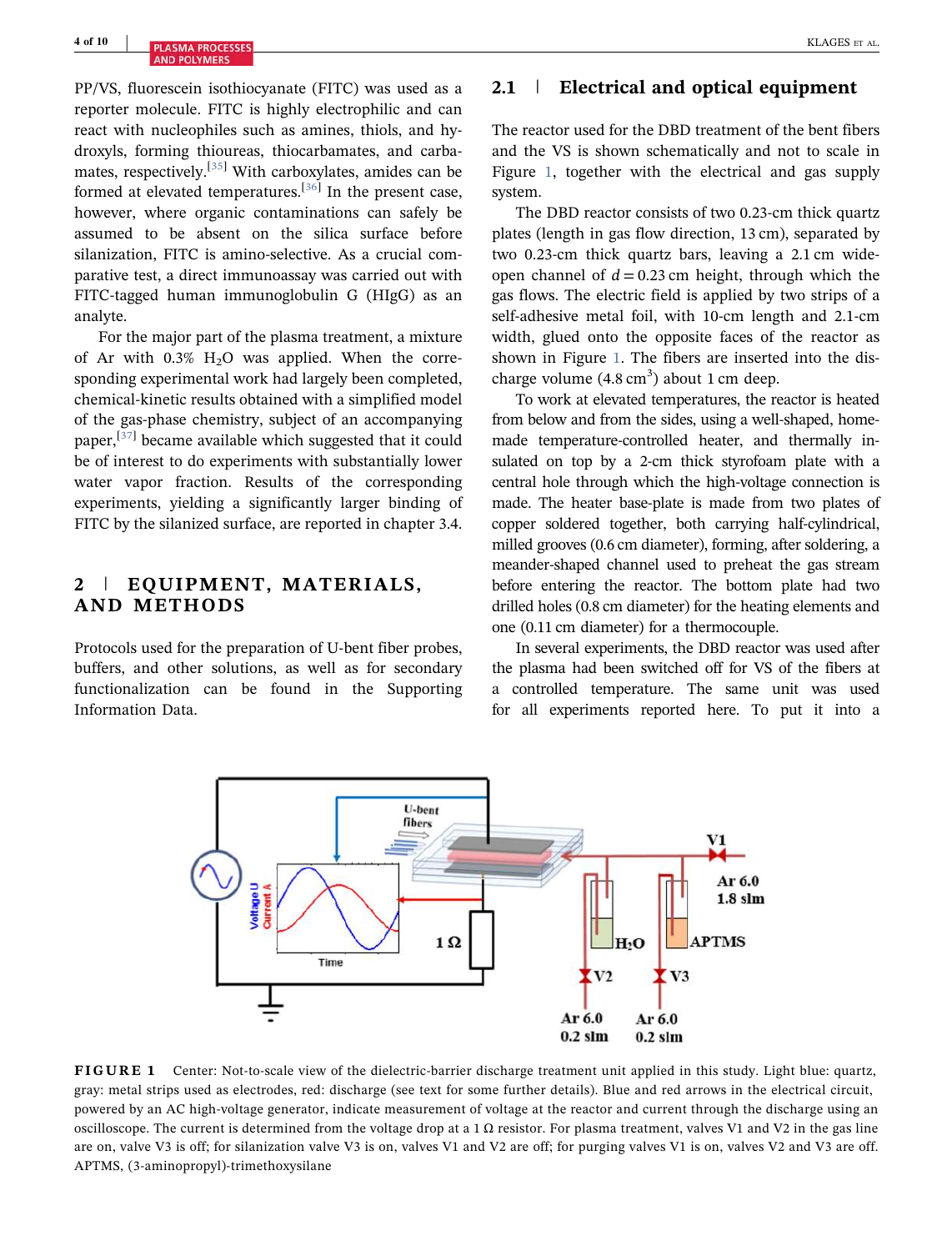reproducible state for every experiment, it was cleaned after each experiment with a 5-min treatment of an  $Ar-H<sub>2</sub>O$ discharge to destroy organic residues on the wall and convert any silicon‐containing deposits into silica.

To power this reactor, a medium frequency voltage generator 7010R and a high‐voltage transformer AT 7010R from SOFTAL Corona & Plasma GmbH (Hamburg, Germany) were used. Gas flows were metered by a multigas flow programmer MKS 647C and flow controllers 1179 (MKS Instruments Deutschland GmbH, Germany). Figure 1 schematically shows the electrical circuit (black) and the gas line (brown) with bubblers for  $H<sub>2</sub>O$  and APTMS, respectively.

Cleaning of U‐bent fiber probes by sonication was performed in an EMMI 280 HC ultrasonic bath (EMAG AG, Mörfelden‐Waldorf, Germany) with 1,000 W, 28 kHz, at room temperature (also abbreviated RT). Optical transmission measurements on U‐bent fibers were done using equipment from Avantes BV (Apeldoorn, the Netherlands): a spectrometer AvaSpec‐2048L and a light source AvaLight-DHc, or a custom-made white lightemitting diode (LED) 1 W, 400–800 nm.

# 2.2 | Materials

Silica fibers purchased from Thorlabs Inc. (FT200UMT; core diameter:  $200 \mu m$ ) were used for experiments reported in chapters 3.1 to 3.3, and chapter 3.5 while fibers from CeramOptec®, Germany (Optran UV; 200 µm core) were applied for investigating the impact of the water vapor fraction  $x_{H_2O}$  on the relative density of reactive amino groups obtained (chapter 4.4). Boric acid, sodium tetraborate, phosphate‐buffered saline (PBS) tablets, APTMS, bovine serum albumin (BSA), capture antibody solution (goat anti-human IgG, specific to  $F_{ab}$  of human IgG, GaHIgG, 2 mg/ml), FITC‐tagged HIgG, procured from Sigma‐Aldrich (Merck KGaA, Darmstadt, Germany), sulfuric acid (98%), and aqueous GA solution (25%) from Fisher Chemical (Fisher Scientific Company LLC, Waltham, MA), hydrogen peroxide (30%) from Roth (Carl Roth GmbH+Co. KG, Karlsruhe, Germany) were of analytical grade.

### 2.3 | Procedures

# 2.3.1 | Pretreatment and silanization of U‐bent silica fibers

#### Wet pretreatment/wet silanization

The U-bent silica fiber probes were cleaned by sonication in acetone (15 min, 1,000 W, 28 kHz). The cleaned U‐bent regions (referred to as sensor) of the fiber probes were treated with piranha solution (20 min, 60°C) to oxidize organic contaminations and generate silanol groups on the sensor surface. Thereafter, the fiber probes were washed with deionized water and dehydrated for 1 hr at 115°C to remove physisorbed water.

For amino‐silanization, the fiber probes were dipped in a 1% solution of APTMS in a 5:2 (v/v) mixture of ethanol and acetic acid (5 min). Finally, the fiber probes were washed three times in ethanol, sonicated (15 min), and dried (100°C, 1 hr).

#### Plasma pretreatment/wet silanization

After cleaning in acetone (see above), three to five U‐bent silica fiber probes were simultaneously plasma‐treated in the DBD chamber at 80°C, using a 2 SLM (2 L/min at standard temperature and pressure) argon gas stream containing 0.3 mol% water vapor, obtained by mixing 0.2 SLM Ar, saturated with water at room temperature, with 1.8 SLM pure Ar. Amplitude of applied voltage and frequency were maintained at 5 kV and 18.6 kHz, respectively. The average power, calculated from integrating the current–voltage product  $I(t) \times U(t)$ , was 7.5 W, resulting in an average power density,  $p_V = 1.5$  W/cm<sup>3</sup>; the residence time of the gas in the reactor was 0.14 s. The plasma treatment was carried out at varying durations to find the optimum conditions. After switching off the plasma, the sensors were purged with dry argon for another minute to remove physisorbed water. Then, the plasma‐treated fiber probes were silanized wet‐ chemically as described in the preceding paragraph.

#### Plasma pretreatment/vapor‐phase silanization

The acetone-cleaned sensor probes were plasma-treated over a duration of 2 min under the conditions described above. Following the plasma treatment, the fiber probes were silanized in the vapor‐phase, using a 200‐sccm gas stream of argon, saturated at room temperature with APTMS. To find optimum conditions, temperatures of 60°C, 80°C, and 100°C and durations of 5, 10, 15, 20, 25, 30, and 60 min were used for this step. Finally, the samples were purged in dry Ar for another minute.

### 2.3.2 | Optical measurements

The amino‐silanized fiber probes were inserted between a white LED light source and the spectrometer using SMA connectors and bare fiber adapters. The time‐dependent absorbance response due to binding of FITC molecules to the amino groups was recorded in real‐time. For this purpose, the fiber probes were dipped into  $100 \mu l$  of 0.1 mM FITC solution prepared in 100 mM borate buffer. Borate buffer was used as a reference to record the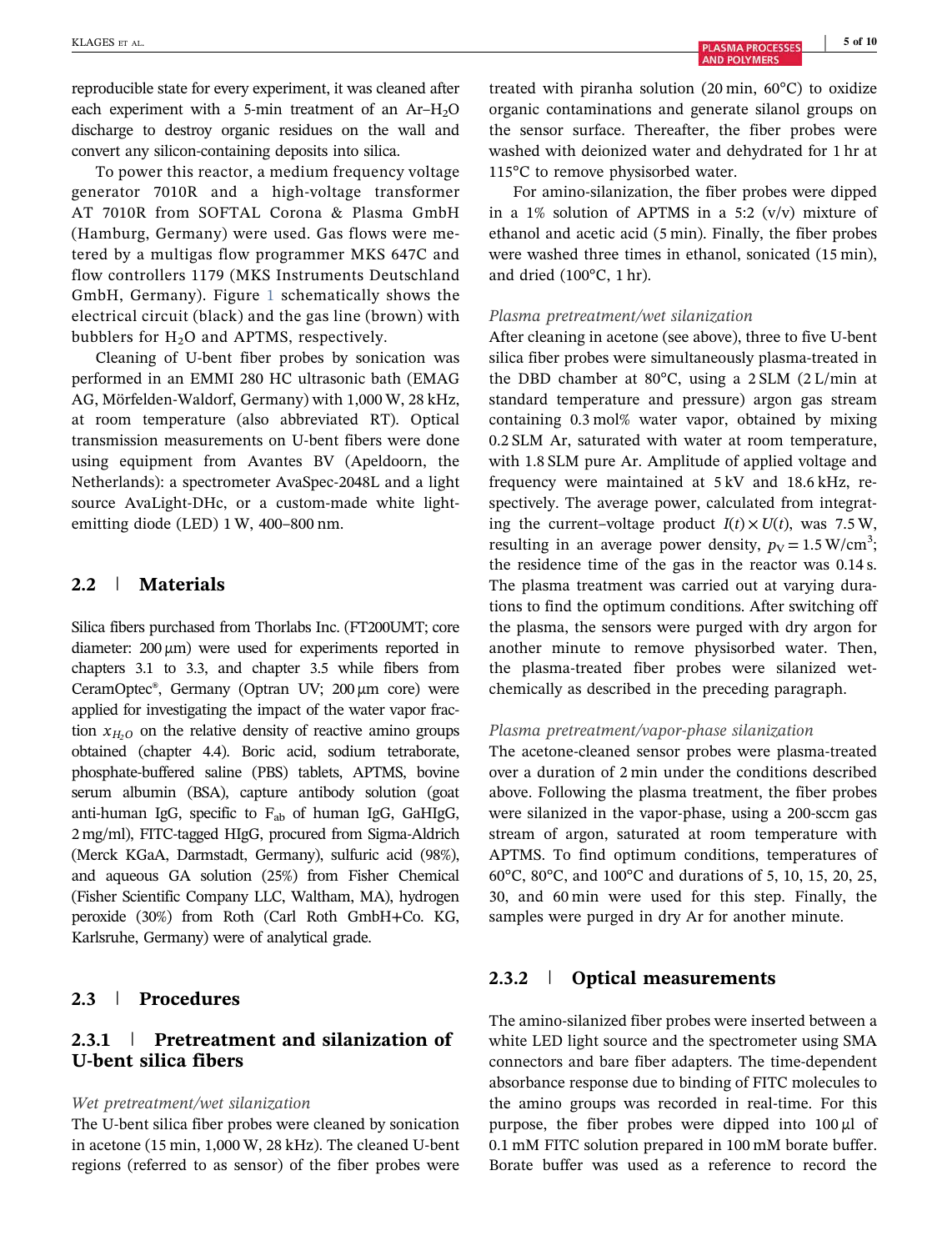

FIGURE 2 (a) Time-dependent absorbance at 500 nm,  $A_F(500, t)$ , and (b) absorbance spectrum after 20 min following a wash,  $A_F$  ( $\lambda$ , 20), obtained using bare (black) and silanized (red) silica fiber probes with and without pretreatment, due to binding of FITC from a buffered solution (100 µl, 0.1 mM; procedures: black: −/−, red: −/WS. Note that data for the unsilanized fiber probes were multiplied by a factor of 10). The shift of the absorbance maximum for the silanized fiber probe in comparison to the bare fiber confirms the binding of FITC to the sensor surface. FITC, fluorescein isothiocyanate; WS, wet‐chemical silanization

absorbance response. For optical measurement of the amount of FITC‐tagged HIgG on the sensor surface, PBS solution was used as a reference.

### 3 | RESULTS AND DISCUSSION

### 3.1 | Solvent‐phase silanization

The quantitative assessment of amino‐group densities on the silanized sensor fiber probes was carried out using FITC as a reporter molecule. The binding of FITC to these groups on the sensor surface leads to an increase of the EW absorbance  $A(\lambda) \equiv \log_{10}(1/T(\lambda))$  of the fiber  $(T =$  fiber transmission) that was recorded in real-time using the fiber‐optic spectrometer. The absorbance due to FITC bound within a time t,  $A_F(500, t)$ , obtained after subtraction of the buffer solution spectrum as a reference, is directly proportional to the number of FITC molecules bound to the sensor surface. Figure 2a exemplarily shows the temporal increase at 500 nm,  $A_F(500, t)$ , measured at the maximum of the absorption spectrum of FITC at 500 nm and the absorbance spectrum (Figure 2b) obtained after 20 min following a wash,  $A_F(\lambda, 20)$ .

In an experiment with nine samples each for three different procedures, the following results were obtained for  $A_{\rm F}(500, 20)$ :

- Procedure  $-/-: 0.006 \pm 0.002$ .
- Procedure  $-$  /WS: 0.153  $\pm$  0.06.
- Procedure WP/WS:  $0.214 \pm 0.064$ .

The wet-chemical silanization with preceding wetchemical pretreatment (WP/WS) showed an enhancement by a factor of about ~35 in  $A_F(500, 20)$  in comparison to the bare fiber probe, clearly indicating that the silanized probe surface bears a significant density of reactive amino groups. To examine the necessity of a pretreatment, a set of experiments were carried out with sensor probes silanized without pretreatment, the results showed a ~25‐fold enhancement in  $A_F(500, 20)$ , which is inferior to fiber probes with pretreatment. In addition to an enhanced response, pretreated fiber probes are also considered to be more stably functionalized than probes on which a mere adsorption of a silanized layer on a contaminated, nonactivated silica surface has taken place.

# 3.2 | Optimization of plasma treatment duration

From the previous experiment, it was clear that pretreatment is necessary to obtain enhanced amino‐ group densities. To determine the optimum duration of a DBD‐plasma exposure as an alternative to the piranha treatment, the fiber probes were plasma‐ treated for a duration  $t_P$  of 0, 15, 30, 60, and 120 s, respectively, after which they were silanized using the standard WS process. Then, they were optically characterized using FITC solution. The results due to FITC binding to the silanized surface (see Figure 3) showed an increasing trend up to a virtual saturation at a plasma treatment duration of 120 s. The value of  $A_F(500, 20)$  obtained after this time is the same, within the error limits, like after a wet-chemical

<sup>&</sup>lt;sup>1</sup>The symbol  $A_F(n, m)$  signifies the EW absorbance due to FITC, that is, after subtraction of the reference, obtained at  $\lambda = n$  nm after m min.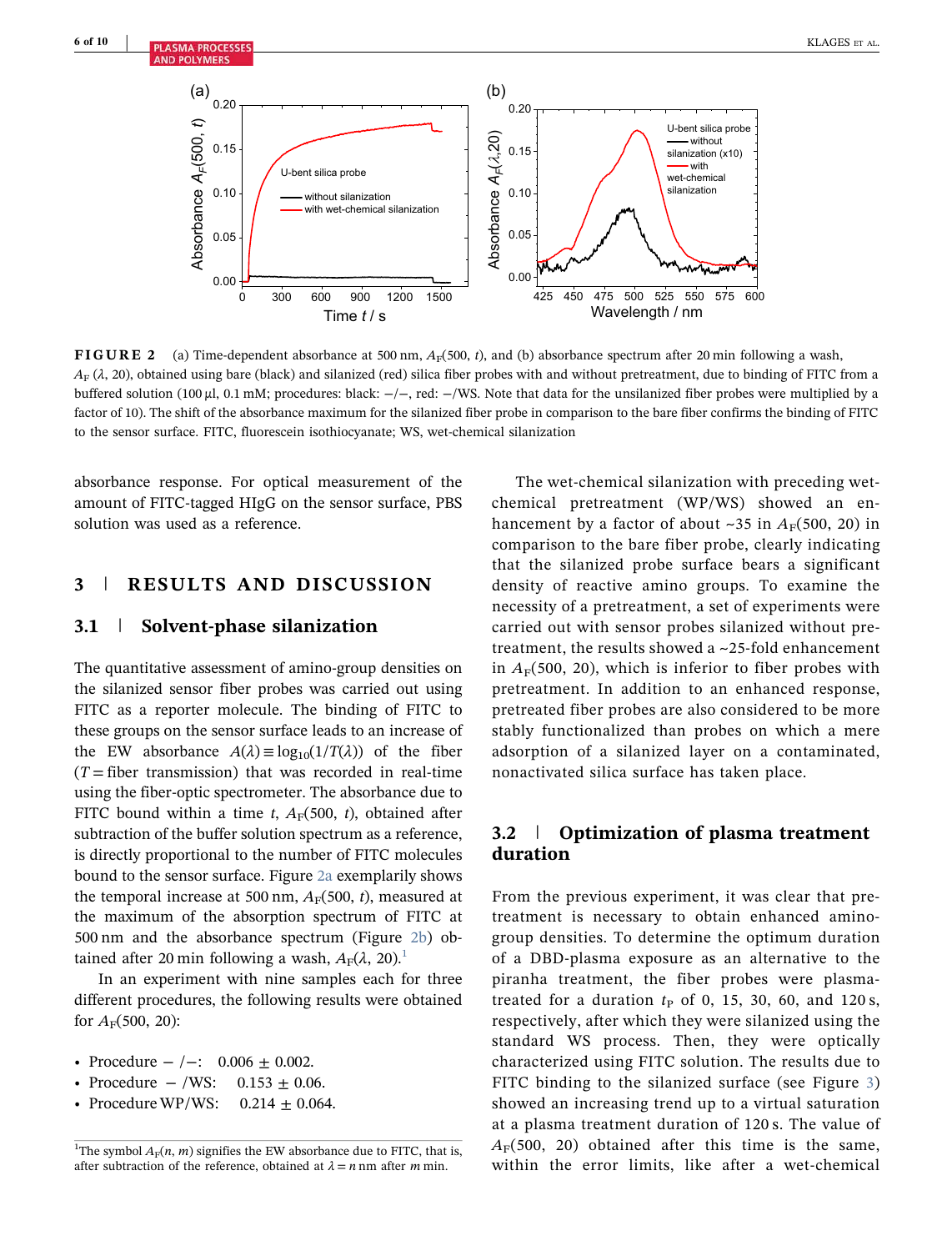

FIGURE 3 Procedure PP/WS: The influence of the plasma pretreatment time duration  $t<sub>P</sub>$  on the silica surface functionalization determined by the relative amount of FITC bound to the fiber probe surface, measured by  $A_F(500, 20)$  ( $n = 9$ ) experiments for each data point except for  $n = 6$  for  $t<sub>P</sub> = 15$  s). FITC, fluorescein isothiocyanate

piranha pretreatment. The large standard deviation for 30 and 60 s plasma treatment time, respectively, is an evidence of different durations needed for the individual specimens in the ensemble to "transit" to the cleaned and activated state.

To see if a completely dry silanization procedure (PP/VS) can also compete with the established wet‐ chemical sequence, the samples were silanized from the vapor phase, right after the plasma treatment, using the same reactor. For the optimization of the process, the same temperature  $T$  was used for both, the PP and the VS steps. It can be presumed that the influence of T on the plasma step, being a nonequilibrium process, is much smaller than on the silanization.

# 3.3 | Optimization of VS duration and temperature

First, the fiber probes were plasma‐treated for 2 min and then silanzed in the vapor phase for varying durations: 5, 10, 15, 20, 25, and 30 min at 80°C, respectively. The results are shown in Figure 4a. Similarly, fiber probes were silanized using different temperatures including  $T = 60^{\circ}$ C,  $80^{\circ}$ C, and  $100^{\circ}$ C, while the durations of plasma treatment and VS were kept constant as 2 and 20 min, respectively. The results are shown in Figure 4b.

The results show that there is a significant, maximum amount of FITC attached to the surface at a silanization duration of 15 min and a temperature of 80°C. Further increase in deposition time and temperature resulted in a drop in the absorbance response, suggesting the unavailability of free amino groups on the surface. This could be probably due to the polymerization of amino‐silanes on the U‐bent surface that reduces the availability of functional amino groups.<sup>[11,22,35]</sup>

The maximum value of  $A_F(500, 20)$  obtained within this time is somewhat smaller than what can be achieved by WS. The standard deviation of the absorbance  $\Delta$ , however, is significantly smaller than that for WS, 0.03 compared with 0.1 or more for the procedure PP/WS, or 0.06 for WP/WS (Figure 5). This interesting result indicates that the completely dry silanization procedure may not only have advantages under the aspects of workplace safety and environmental sustainability, but it may also be a remedy for frequently reported lack of reproducibility of  $WS.$ <sup>[24]</sup>



**FIGURE 4** Dry procedure PP/VS: (a, left) The influence of the duration  $t_{VS}$  ( $n = 3$  for 5, 10, and 30 min;  $n = 9$  else) and (b, right) temperature T during the VS on the silica surface functionalization determined by the relative amount of FITC bound to the fiber probe surface, measured by  $A_F(500, 20)$ . The duration of the plasma pretreatments was 2 min (n = 9). FITC, fluorescein isothiocyanate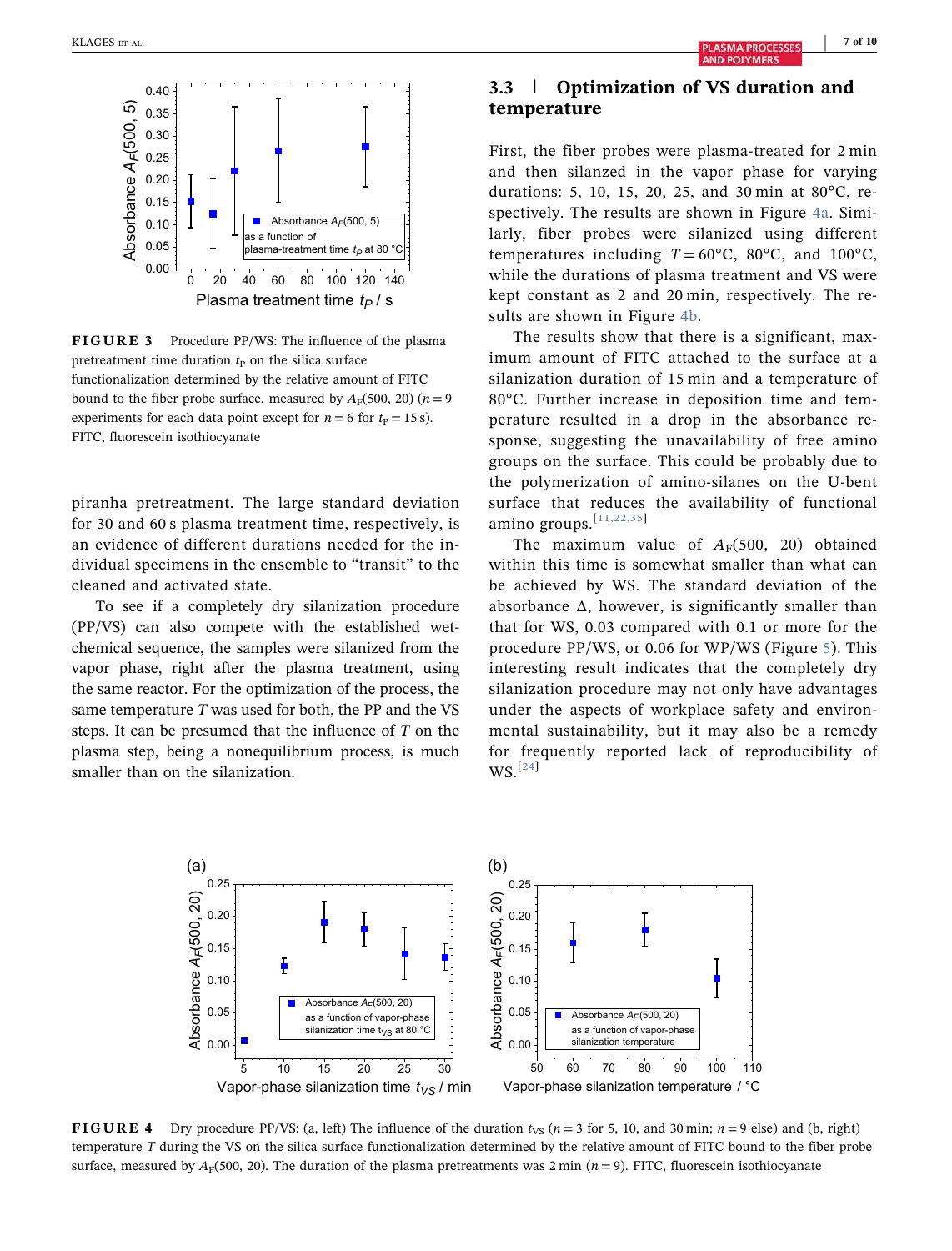

FIGURE 5 Comparison between three methods of silanization including (a) optimized dry procedure PP/VS with 2‐min plasma pretreatment and vapor‐phase silanization (PP/VS) for 15 min at 80 $^{\circ}$ C, (b) 2 min of plasma pretreatment at  $T = 80^{\circ}$ C followed by wet-chemical silanization (PP/WS), and (c) wet‐chemical pretreatment and silanization (WP/WS)

### 3.4 | Influence of the water vapor fraction

The experiments reported in preceding chapters were obtained using a water vapor mole fraction of 0.3%. To investigate if an increase of the amino‐group density could be achieved by using smaller amounts of water in the gas phase during DBD treatment, a series of additional experiments was performed with  $x_{H_2O}$  between 0% and 0.3%. The results are shown in Figure 6. As a different kind of fiber was used for these experiments, the absorbances are not comparable with previously reported data without taking different fiber geometries into account. Although the errors are still relatively large and more investigations are needed to come to



**FIGURE 6** Effect of a variation of water vapor fraction,  $x_{H_2O}$ , on the absorbance at 500 nm, measured after 20 min of silanization.  $(x<sub>H</sub>,0,$  given in mol% on the vertical axis, was calculated from the fraction of admixed water‐saturated Ar in the total gas flow). Figures in parentheses are numbers of experiments

safe conclusions, it appears that the PP/VS process with  $x_{H_2O}$  of <0.1% results in an improved aminofunctionalization—an observation which is not unexpected in view of the modeling results reported in Reference [37] showing a substantial increase of  $n_{\rm H}$ while the water fraction falls below 0.3%. In view of its practical relevance, more experiments are needed to confirm the relation between  $x_{H_2O}$  and results of subsequent silanization, especially for very small water vapor fractions. The result obtained for  $x_{H<sub>0</sub>} = 0$  is probably due to water permeation through tubes and residual adsorbed water on chamber walls.

# 3.5 | Fiber‐optic immunosensor: Comparison of silanization strategies

The ultimate test which the new, completely dry aminosilanization procedure had to pass was an immunoassay, using a capture antibody immobilized to the silica surface. Corresponding experiments were performed applying the standard wet procedure WP/WS and the new PP/VS process, respectively. In addition, a control experiment was carried out using a fiber probe without any surface treatment. In brief, a direct immunoassay utilizing GaHIgG and FITC‐tagged HIgG was performed utilizing the control and silanized (WP/WS and PP/VS) fiber probes. The fiber probes silanized using both the methods (WP/WS and PP/VS) were treated with GA to establish aldehyde groups on the U‐bent silica surface, facilitating the binding of capture antibody (GaHIgG,  $F_{ab}$ -specific) through amine–aldehyde interaction.

The probes were dipped in the capture antibody solution, including control probes without any treatment, anticipating the immobilization through physical interaction. Then, the fiber probes with immobilized capture antibody were subjected to  $75 \mu$ l of 1 mg/ml analyte solution (FITC‐tagged HIgG) and the absorbance response due to the binding of analyte with the capture antibody was monitored and recorded. In all the cases, a concentration of 5 mg/ml of BSA solution was used to block the free aldehyde groups on the sensor surface before subjecting the sensor probes to the analyte solution, to reduce nonspecific binding of the analytes. The results are shown in Figure 7, both WP/WS and PP/VS silanized fiber probes gave a significant increase in the absorbance response due to binding of FITC‐tagged HIgG  $(A<sub>FH</sub>(500, 30))$  in comparison to the control fiber probes. This could be attributed to the density of capture antibody bound to the functionalized surface in comparison to the untreated surface. Further, WP/WS and PP/VS showed a similar response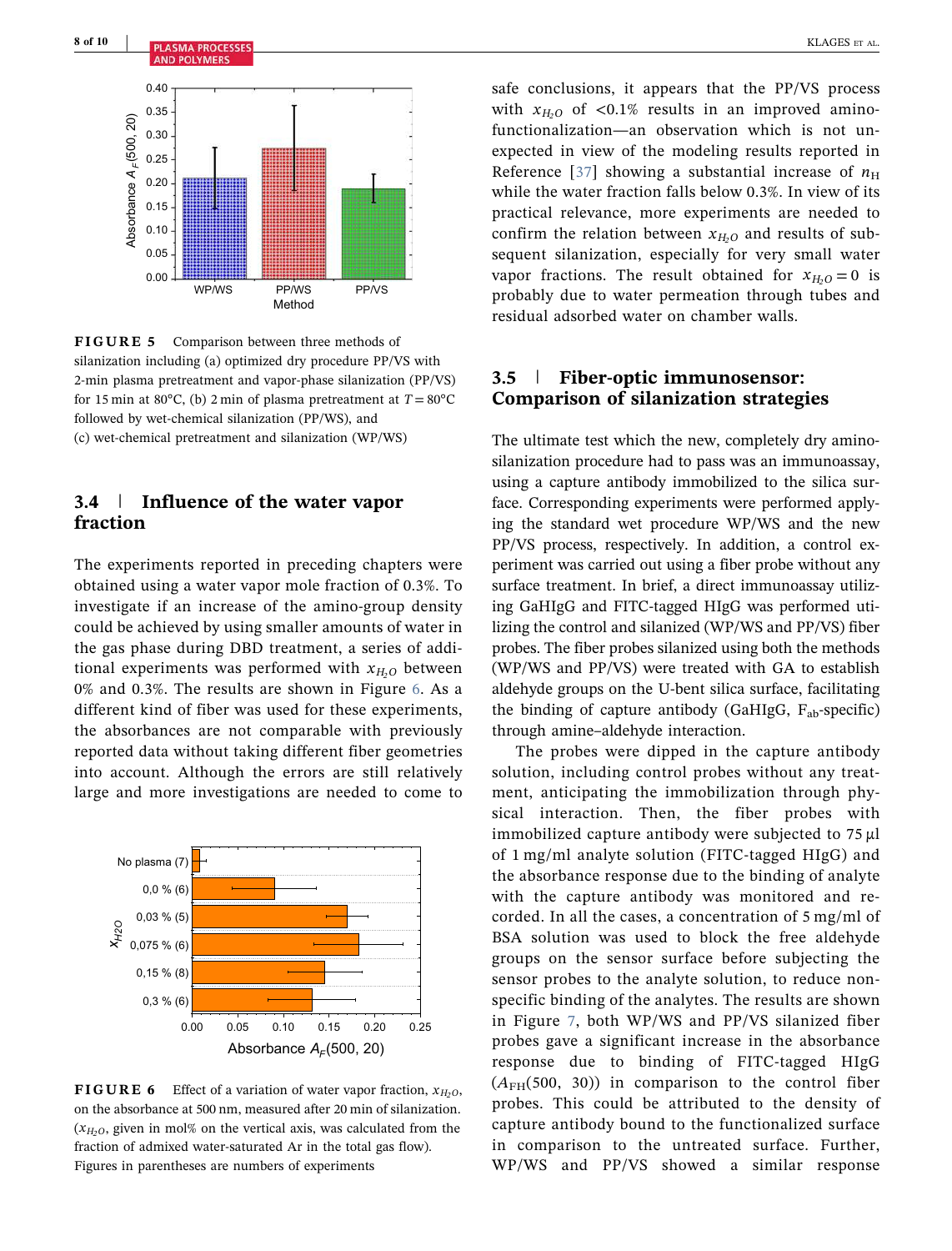**AND POLYMERS** 



FIGURE 7 Comparison of immunoassay response from the fiber probes without silanization or subjected to wet-chemical pretreatment and silanization WP/WS, or the optimized dry procedure PP/VS ( $n = 6$  experiments each): Absorbance response  $A_{FH}$ (500, 30) due to binding of FITC-tagged HIgG (1 mg/ml, 75 µl) onto the U-bent silica sensor probe with immobilized GaHIgG (50 µg/ml, 50 µl, 4°C, overnight) and blocked using BSA (5 mg/ml, 15 min). BSA, bovine serum albumin; FITC, fluorescein isothiocyanate; HIgG, human immunoglobulin G

showing the efficacy of PP/VS with the existing wet‐ chemical method, despite having slightly lower amine density as evident in FITC binding studies.

# 4 | CONCLUSIONS

A DBD discharge in Ar with a small amount of water vapor (mole fractions in the range of 0.05% to 1%) is an efficient tool to simultaneously generate H atoms and strongly oxidizing HO radicals, species which are able to remove organic contaminants from the surface (HO) and to catalyze the gas‐phase hydroxylation of silica (H).

DBD pretreatment in an  $Ar-H<sub>2</sub>O$  gas mixture with 0.3% water vapor, combined with an immediately subsequent VS in a flowing gas stream of Ar, saturated with APTMS at room temperature, was applied for the amino‐ silanization of U-bent silica fiber-optic sensors. Both processes were run in the same process chamber, a low‐ cost DBD reactor made from quartz plates.

In a subsequent study of the impact of a reduced  $xH_2O$  on the attainable density of amino groups, it was found that the density of these groups could be increased by a factor of 1.4 at 0.075% water vapor, in qualitative agreement with results from the model.

In an immunoassay‐based comparison, virtually the same results were achieved with the new vapor-phase procedure (with  $0.3\%$  H<sub>2</sub>O) on the one hand, and the standard wet-chemical sequence—etching in piranha solution and silanization in solution—on the other, although about 30% less reactive amino groups were still generated on the surface by the dry procedure. More important for biochemical applications of the new procedure appears to be, instead of achieving the maximum absolute value of reactive amino group density, its standard deviation, which was found to be smaller by a factor of 3 than for WS.

Aside from the better reproducibility, the new procedure has the advantage, compared with the wetchemical procedure, that no hazardous chemicals must be used. In contrast to low‐pressure plasma pretreatment, frequently applied to clean and activate the silica surface before silanization, it requires less investments and process times and it can straightforwardly be transferred to an industrial in‐line process.

### ACKNOWLEDGMENTS

The authors are grateful for support by the Federal Ministry of Education and Research (BMBF) via German Aerospace Center (DLR) and Indo‐German Science and Technology Centre (IGSTC; FKZ: 01DQ16011A) Ministry of Science and Technology, Govt. of India, as well as by Prof. M. Singh, LIONEX GmbH (Braunschweig), and Dr. V. I. Bishor, Ubio Biotechnology Systems (Cochin, India). D. M. acknowledges INSPIRE division, Department of Science and Technology, India, for a research fellowship. The authors are grateful for helpful discussions with Prof. A. Shluger, University College London, and Prof. T. Grasser, Technische Universität Wien, as well as with colleagues at IOT and Fraunhofer IST, Braunschweig, and at IITM, Chennai.

### ORCID

Claus-Peter Klages in http://orcid.org/0000-0001-5678-5845